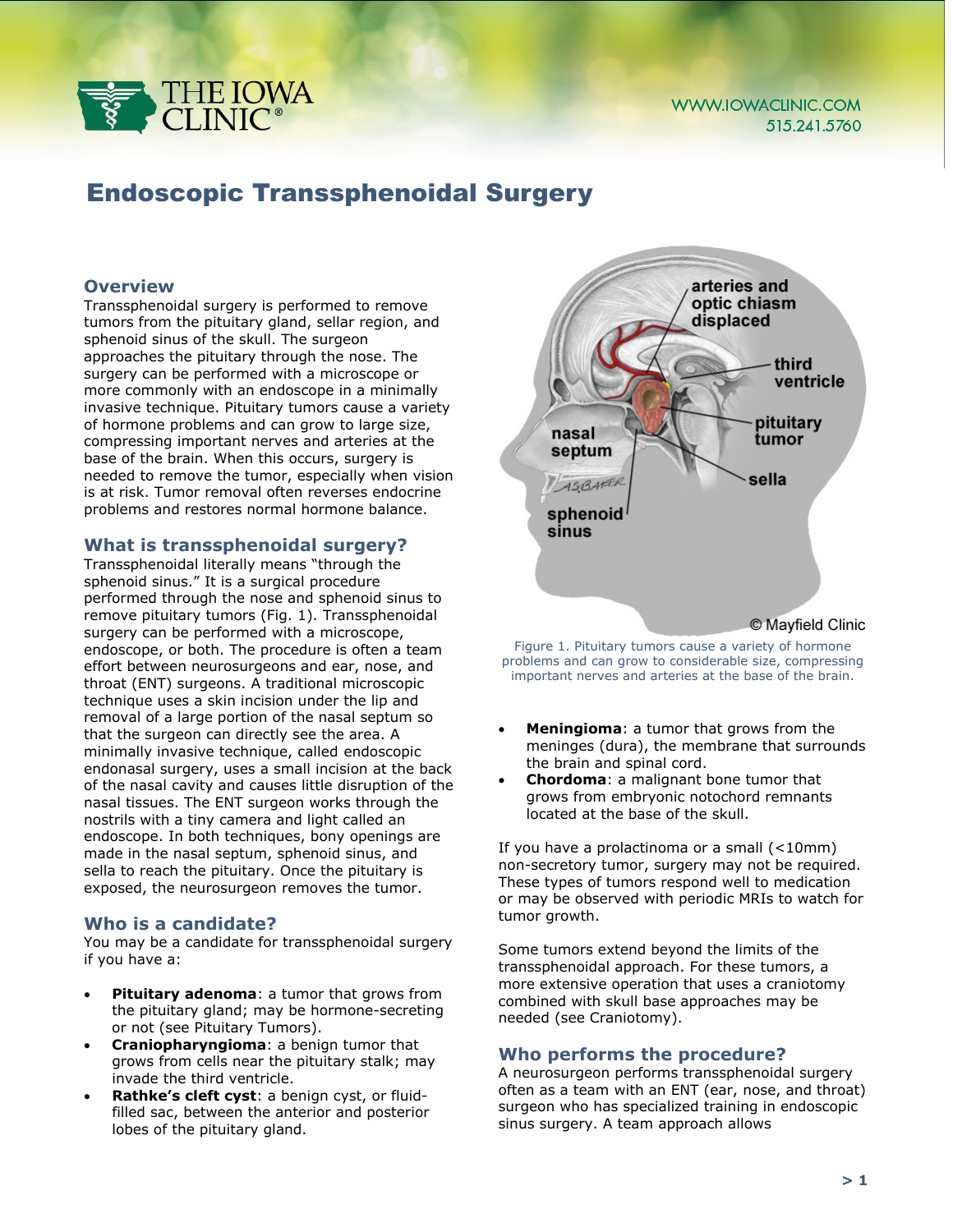comprehensive care of both brain- and sinusrelated issues before, during, and after surgery. Ask your surgeons about their training and experience.

# **What happens before surgery?**

You will have an office visit with a neurosurgeon, ENT surgeon, and endocrinologist before surgery. A consult with an ophthalmologist may be necessary if you have vision problems. During the office visit, the surgeon will explain the procedure, its risks and benefits, and answer any questions. Next, you will sign consent forms and complete paperwork to inform the surgeon about your medical history (i.e., allergies, medicines/vitamins, bleeding history, anesthesia reactions, previous surgeries). Discuss all medications (prescription, over-the-counter, and herbal supplements) you are taking with your health care provider. Some medications need to be continued or stopped the day of surgery. You may be scheduled for presurgical tests (e.g., blood test, electrocardiogram, chest X-ray, and CT scan) several days before surgery.

Stop taking all non-steroidal anti-inflammatory medicines (Naprosyn, Advil, Motrin, Nuprin, Aleve) and blood thinners (coumadin, Plavix, aspirin) 1 week before surgery. Additionally, stop smoking and chewing tobacco 1 week before and 2 weeks after surgery as these activities can cause bleeding problems.

### **Morning of surgery**

- Shower using antibacterial soap. Dress in freshly washed, loose-fitting clothing.
- Wear flat-heeled shoes with closed backs.
- If you have instructions to take regular medication the morning of surgery, do so with small sips of water.
- Remove make-up, hairpins, contacts, body piercings, nail polish, etc.
- Leave all valuables and jewelry at home (including wedding bands).
- Bring a list of medications (prescriptions, overthe-counter, and herbal supplements) with dosages and the times of day usually taken.
- Bring a list of allergies to medication or foods.

Arrive at the hospital 2 hours before your scheduled surgery time to complete the necessary paperwork and pre-procedure work-ups. You will meet with a nurse who will ask your name, date of birth, and what procedure you're having. The nurse will explain the preoperative process and discuss any questions you may have. An anesthesiologist will talk with you to explain the effects of anesthesia and its risks.

# **What happens during surgery?**

There are 6 steps of the procedure. The operation generally takes 2 to 3 hours.

### **Step 1: prepare the patient**

You will lie on your back on the operative table. An intravenous (IV) line will be placed in your arm and general anesthesia will be given. The nasal cavity is prepped with antibiotic and antiseptic solution.

An image-guidance system may be placed on your head (Fig. 2). This device is like a global positioning system (GPS) and helps the surgeon navigate through the nose using a 3D "map" created from your CT or MRI scans.



Figure 2. The surgeon uses an image-guidance system to help navigate through the nose. Skull landmarks and infrared cameras correlate the "real patient" to the 3D computer model generated from the patient's CT or MRI scans. It functions as a global positioning system to help locate the lesion. Instrument positions are detected by the cameras and displayed on the computer model.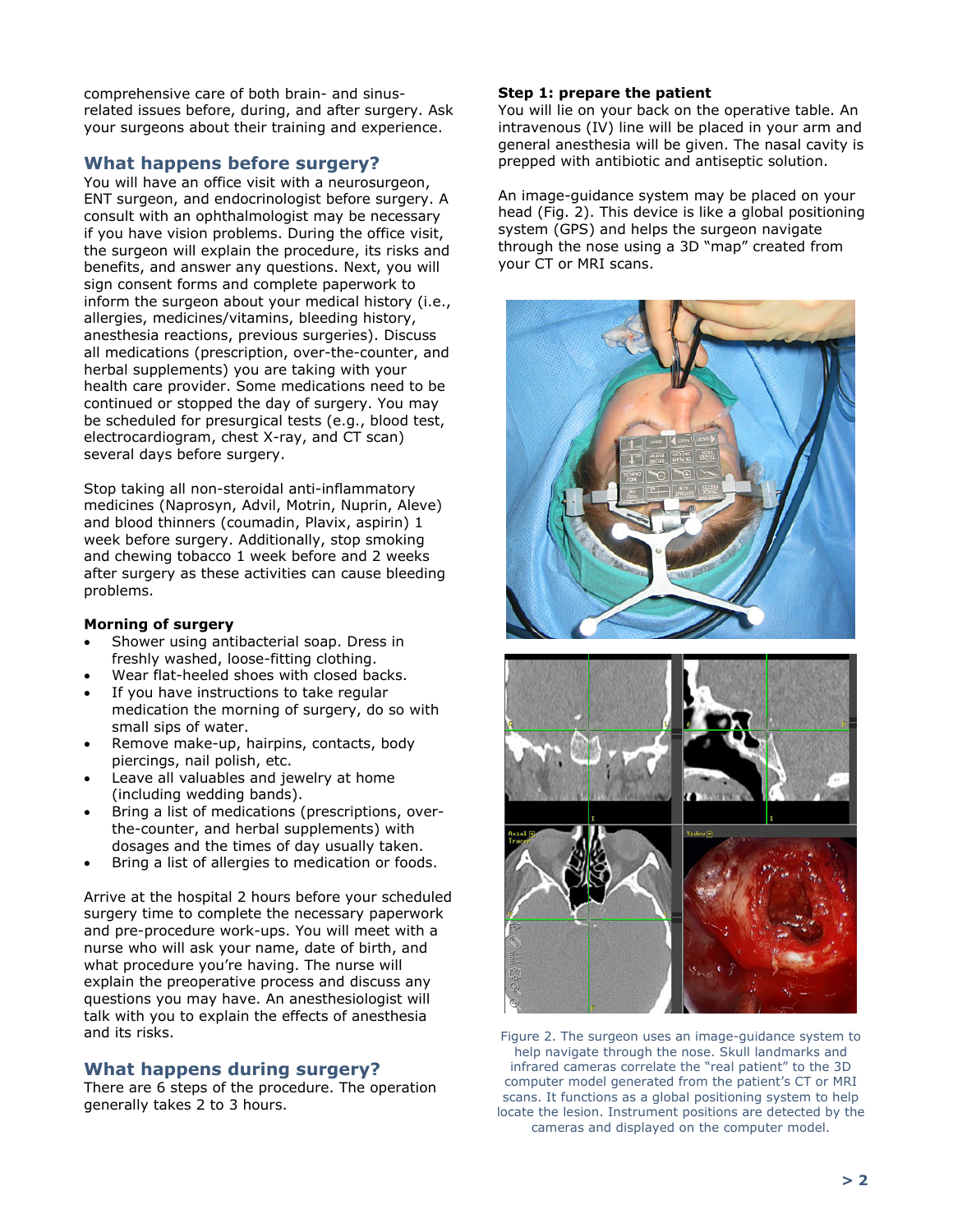### **Step 2: make an incision**

In a minimally invasive endoscopic procedure, the ENT surgeon inserts the endoscope in one nostril and advances it to the back of the nasal cavity. An endoscope is a thin, tube-like instrument with a light and a camera. Video from the camera is viewed on a monitor. The surgeon passes long instruments through the nostril while watching the monitor. A small portion of the nasal septum dividing the left and right nostril is removed. Using bone-biting instruments, the front wall of the sphenoid sinus is opened (Fig. 3).

### **Step 3: open the sella**

At the back wall of the sphenoid sinus is the bone overlying the pituitary gland, called the sella. The thin bone of the sella is removed to expose the tough lining of the skull called the dura. The dura is opened to expose the tumor and pituitary gland.

### **Step 4: remove the tumor**

Through a small hole in the sella, the tumor is removed by the neurosurgeon in pieces with special instruments called curettes (Fig. 4). The center of the tumor is cored out, allowing the tumor margins to fall inward so the surgeon can reach it. After all visible tumor is removed, the surgeon advances the endoscope into the sella to look and inspect for hidden tumor. Some tumors grow sideways into the cavernous sinus, a collection of veins. It may be difficult to completely remove this portion of the tumor without causing injury to the nerves and vessels. Any tumor left behind may be treated later with radiation.

At some hospitals, surgery can be performed in a special OR room equipped with an intraoperative MRI scanner. The patient can undergo an MRI during surgery. This gives the surgeon real-time images of the patient's brain to know exactly how much tumor has been removed before ending the procedure. This technology enables more complete tumor removal and may reduce the need for a second operation [1].

### **Step 5: obtain fat graft (optional)**

After tumor is removed, the surgeon prepares to close the sella opening. If needed, a small (2cm) skin incision is made in the abdomen to obtain a small piece of fat. The fat graft is used to fill the empty space left by the tumor removal. The abdominal incision is closed with sutures.

#### **Step 6: close the sella opening**

The hole in the sella floor is replaced with bone graft from the septum (Fig. 5). Synthetic graft material is sometimes used when there is no suitable piece of septum or the patient has had previous surgery. Biologic glue is applied over the graft in the sphenoid sinus. This glue allows healing and prevents leaking of cerebrospinal fluid (CSF) from the brain into the sinus and nasal cavity.



Figure 3. The endoscope is inserted through one nostril. A bony opening is made in the nasal septum (dotted line) and sphenoid sinus (green) to access the sella.



Figure 4. The surgeon passes instruments through the other nostril to remove the tumor.



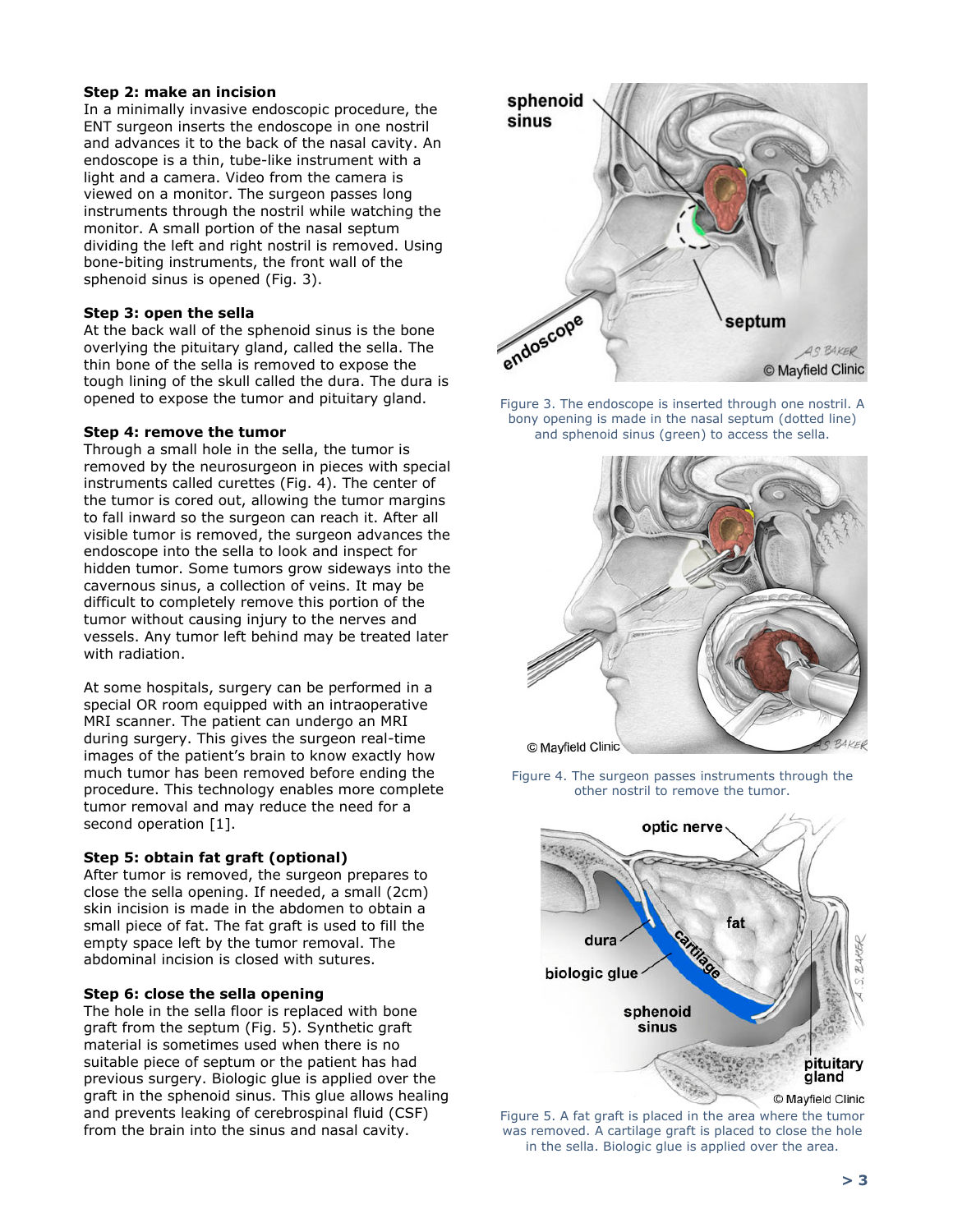Soft, flexible splints are placed in the nose along the septum to control bleeding and prevent swelling. The splints also prevent adhesions from forming that may lead to chronic nasal congestion.

# **What happens after surgery?**

You will awaken in the postoperative recovery area, called the PACU. Blood pressure, heart rate, and respiration will be monitored. Any pain will be addressed. Once awake, you will be moved to a regular room where you'll increase your activity level (sitting in a chair, walking). You may spend a night in the neuroscience intensive care unit (NSICU) for closer monitoring.

After surgery you may experience nasal congestion, nausea, and headache. Medication can control these symptoms. An endocrinologist may see you the day after surgery to check that the pituitary gland is producing appropriate levels of hormones. If it is not, hormone-replacement medications may be given. An MRI of the brain will be obtained the day after surgery. In 1 to 2 days, you'll be released from the hospital and given discharge instructions.

#### **Discharge instructions: Discomfort**

- 1. After surgery, pain is managed with narcotic medication. Because narcotic pain pills are addictive, they are used for a limited period (2 to 4 weeks). As regular use may cause constipation, drink lots of water and eat high fiber foods. Laxatives (e.g., Dulcolax, Senokot, Milk of Magnesia) can be bought without a prescription. Thereafter, pain is managed with acetaminophen (e.g., Tylenol).
- 2. Ask your surgeon before taking nonsteroidal anti-inflammatory drugs (NSAIDs) (e.g., aspirin; ibuprofen, Advil, Motrin, Nuprin; naproxen sodium, Aleve). NSAIDs may cause bleeding.
- 3. A medicine may be prescribed to regulate hormonal levels. Some patients develop side effects (e.g., hunger, thirst, body swelling, mood swings) caused by these medications; in these cases, blood samples are taken to monitor the drug levels and manage these side effects.

### **Restrictions**

- 4. To prevent injury to the surgical site, avoid blowing your nose, coughing, sneezing, drinking with a straw, or bending over/straining on the toilet for 4 weeks.
- 5. Do not drive for 2 weeks after surgery unless instructed otherwise.

# **Activity**

6. Fatigue is common after surgery. Gradually return to your normal activities. Walking is encouraged; start with a short distance and gradually increase to 1 to 2 miles daily.

# **Bathing/incision care**

- 7. You may shower the day after surgery unless otherwise instructed.
- 8. To relieve nasal congestion, prevent bleeding, and promote nasal healing, you will be given two sprays for the nose: a nasal decongestant and a salt water spray.
- 9. If you had an abdominal incision to obtain a fat graft, it should be left open to the air with no bandage. Avoid direct water on the incision and apply Vitamin E liquid daily.

### **When to call your doctor**

- 10. Call either the neurosurgeon or ENT surgeon if you experience any of the following:
	- Continual postnasal drip, nasal drainage, or excessive swallowing. These problems may be a signal of cerebrospinal fluid leakage.
	- Uncontrolled nosebleeds or nasal congestion with difficulty breathing.
	- A temperature that exceeds 101 °F, decreased alertness, increased headache, or severe neck pain that prevents lowering the chin toward the chest.
	- Excessive thirst, weight loss, or increased urine output.

# **Recovery and prevention**

You will need to set up an appointment for a followup visit with your ENT surgeon 1 week after surgery to remove the nasal splints and to check the surgical site. The ENT will see you every 3 weeks thereafter until the nasal cavities are healed. Typically, this requires 2 to 4 visits.

Small crusts often form in the nose that can cause nasal congestion. The ENT surgeon will spray the nose to provide local anesthesia to the nasal cavities. Crusts can then be removed comfortably. Four weeks after surgery, the patient will be instructed to use a nasal saline rinse. The rinse will decrease the need to remove crusts and hasten nasal healing.

An appointment for a follow-up visit with your neurosurgeon will be scheduled for 2 to 4 weeks after surgery. An endocrine follow-up may be recommended to determine if hormone replacement medications are needed.

# **What are the results?**

If the tumor is hormone secreting (prolactinoma, Cushing's, or acromegaly), the endocrinologist will follow your hormone levels after surgery to determine whether you are cured.

Patients with Cushing's disease usually have small tumors (microadenomas) and are surgically cured about 90% of the time [2]. Patients with acromegaly often have larger, more invasive tumors. The success rate is about 60% with growth-hormone secreting macroadenomas [2].